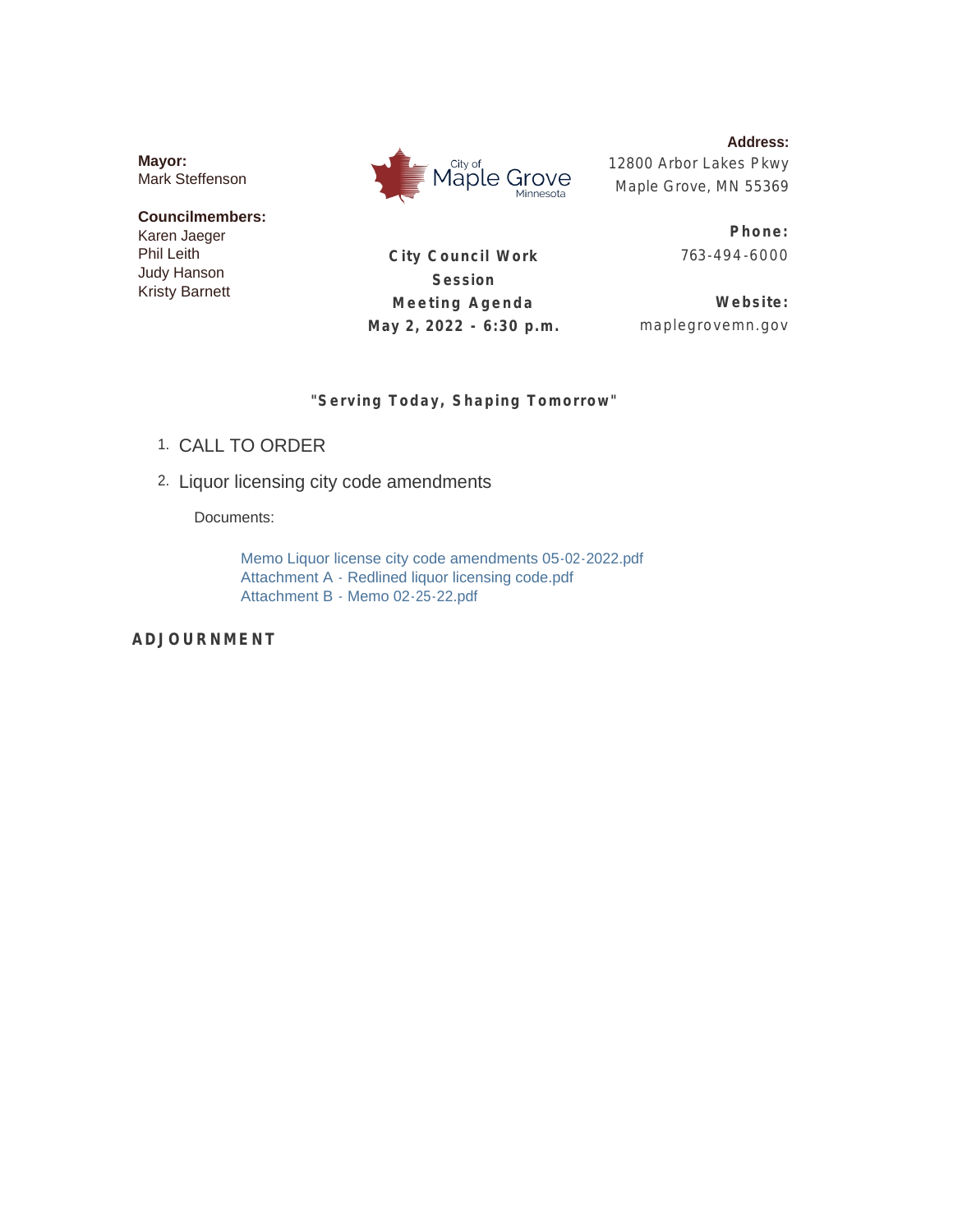

| To:      | Honorable Mayor Steffenson and City Council                                                                               |  |
|----------|---------------------------------------------------------------------------------------------------------------------------|--|
| CC:      | Heidi Nelson, City Administrator<br>Joe Hogeboom, Director of Community and Economic Development<br>Amy Dietl, City Clerk |  |
| From:    | Brett Angell, Economic Development Manager                                                                                |  |
| Date:    | May 2, 2022                                                                                                               |  |
| Subject: | Liquor licensing city code amendments                                                                                     |  |

Following inquiries from potential businesses that have expressed interest in locating in Maple Grove and in an effort to bring the liquor licensing code into alignment with current market conditions, potential changes to the code could be incorporated. Potential changes to the code would focus adding potential uses to the intoxicating liquor section, adding language focusing on a use type which is relatively newer in the market, adding an exemption to the food percentage requirement for certain business types, a potential cap on off-sale licenses, and other changes to provide additional clarity to the code. Any of the above-mentioned changes do not insinuate that a new business is forthcoming but rather would ensure the city is wellpositioned to respond to business inquiries moving forward.

# **Intoxicating liquor uses**

The current code section related to intoxicating liquor limits the potential user types to restaurants, clubs, and hotels. Incorporation of live theaters and bowling alleys could be added to this language to further align with state statute.

# **Self-dispensing tap wall**

A recent use type that is gaining popularity nationwide is self-pouring tap rooms. These operate by means of patrons checking in at an establishment upon arrival and receiving a chipped card. Once they have a card, patrons are able to go to an area with multiple taps on the wall and pour their own beer.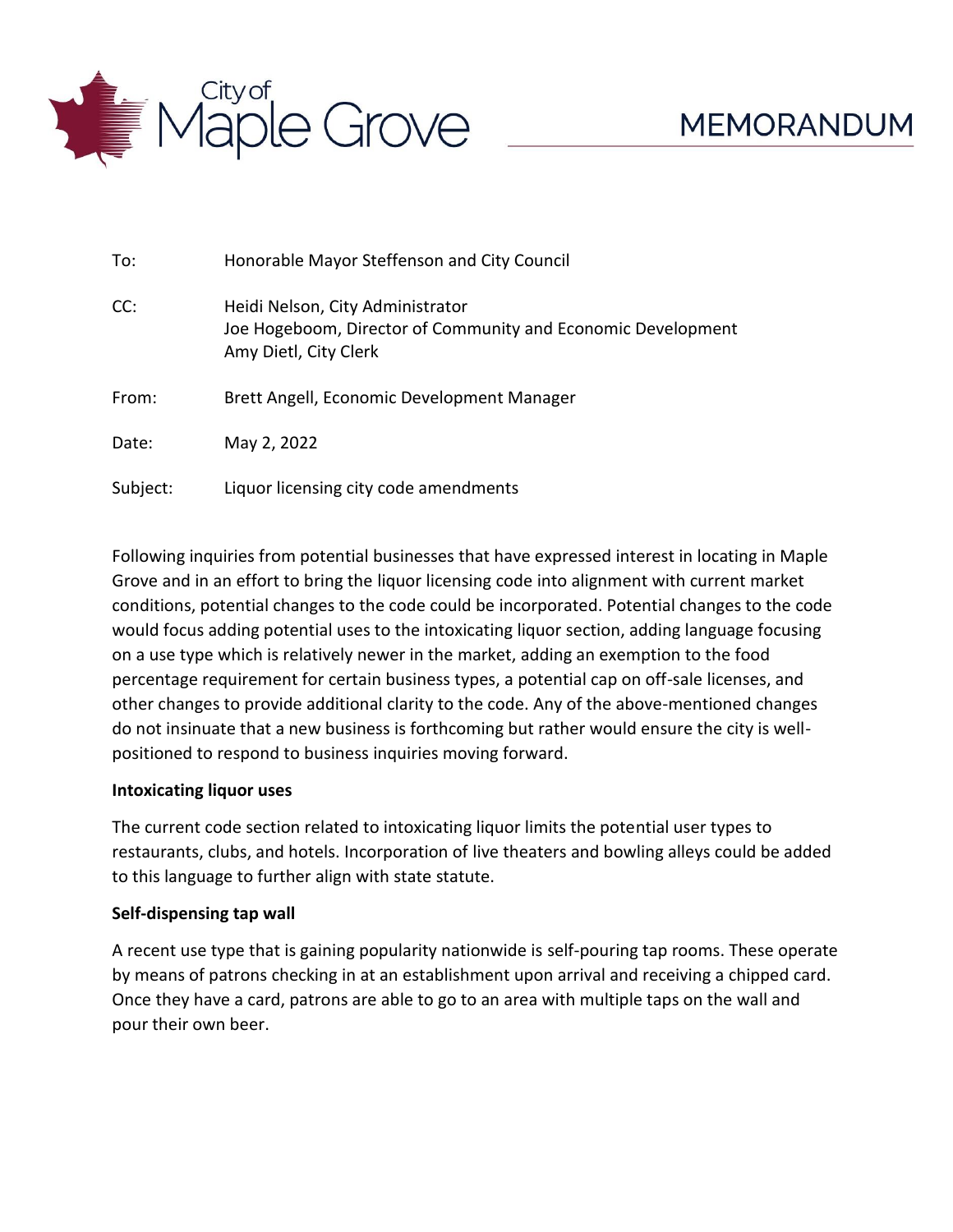# **Experiential-based business exemption**

The current on-sale beer and wine license has a requirement which requires that at least 60% of sales be attributed to the sale of food. The city has the ability to place an exemption to this requirement for certain business types, which would remove the requirement of a set percentage of sales being attributed to food. The proposed exemption would apply to businesses deemed as experiential businesses as defined in the code which are located within commercially zoned properties. This focus would be on entertainment businesses which traditionally do not offer full food service. Additionally, the exemption would be for the wine license only and not the full liquor license.

# **Off-sale license cap**

At its strategic planning session on February 12, 2022, the Council was asked if they would like to see a limit on the number of off-sale liquor licenses that are issued. It was noted that by state statute, cities of the first class may not issue more than one off-sale license for each 5,000 population. Based upon the state statute limit, Maple Grove could issue up to 14 off-sale liquor licenses. There are currently 13 off-sale liquor license holders within the city. For all other cities, the limit (if any) shall be determined by the governing body of the city. Staff researched comparable metro cities, not including those with municipal liquor stores, and found three of ten cities researched have a cap. Language for a proposed cap is not incorporated into the redlined city code attached, but could be incorporated if this is change desired by the City Council.

Upon review and recommended action by the City Council, a final version of the proposed changes to the types of liquor licensing code, if any, will be brought to a future city council meeting for adoption.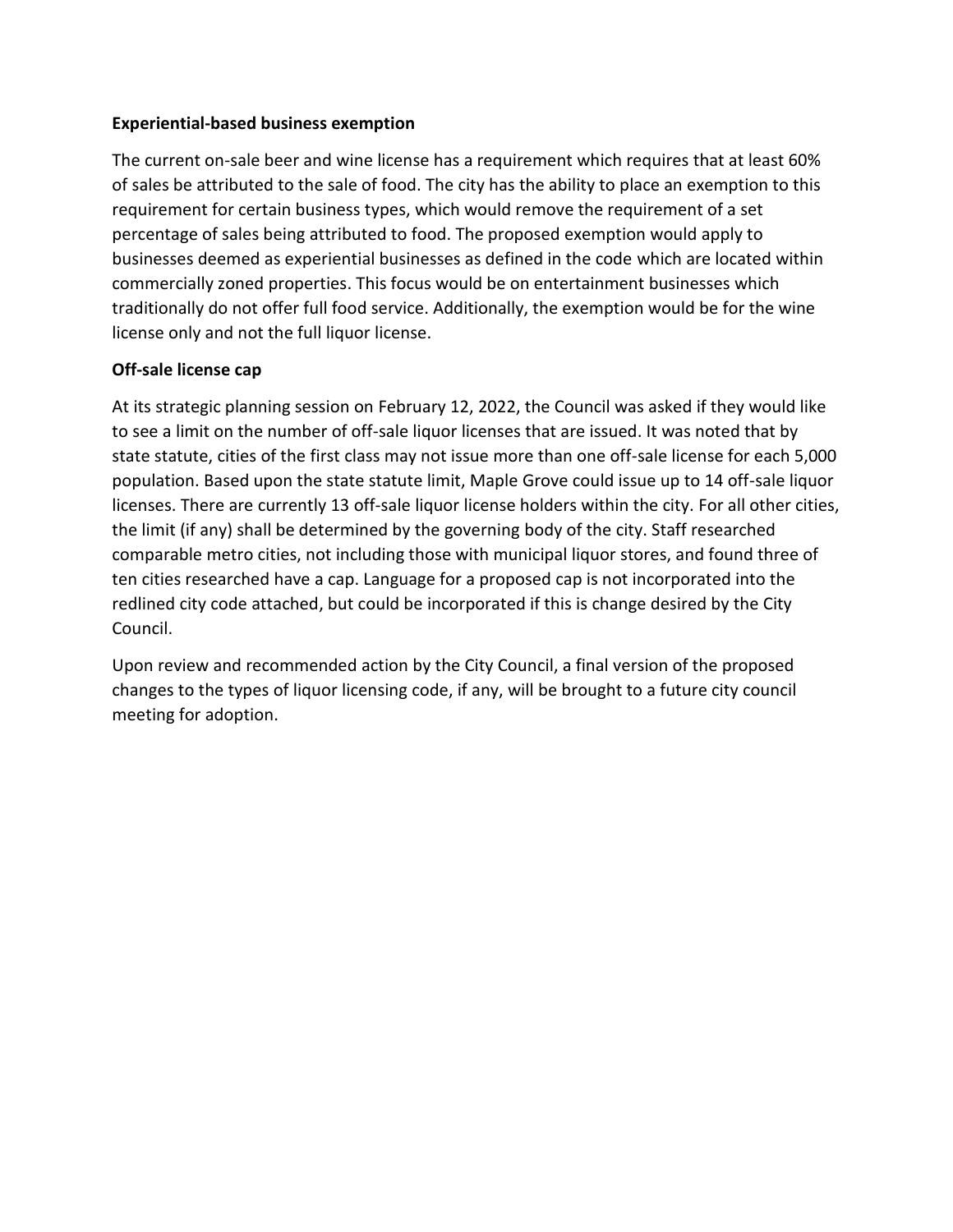### **Sec. 4-3. Definitions.**

Unless the context clearly indicates otherwise, the words, combinations of words, terms, and phrases used in this article shall have the meanings set forth in Minn. Stats. ch. 340A and in this section.

In addition to the definition in Minn. Stats. § 340A.101, as it may be amended from time to time, the following terms are defined for purposed of this article:

*Experience-Based Entertainment* means an establishment located in a Business zone or approved for the use under a PUD that offers team or group entertainment activities such as bocce, axe throwing, escape rooms, classes and workshops including cooking, painting, or arts and crafts, and other team or group entertainment activities involving a physical component by participants. Experience-Based Entertainment shall not include commercial recreation, bingo or other forms of charitable gambling, live music, karaoke, message therapy, arcade or video games, hookah lounges, oxygen bars, spas, event centers, art galleries, or adult-oriented businesses.

*Interest* includes any pecuniary interest in the ownership (of 20 percent or greater), operation, management, or profits of a retail liquor establishment, and a person who receives money from time to time directly or indirectly from a licensee, in the absence of consideration and excluding gifts or donations, has a pecuniary interest in the retail license.

*Liquor*, as used in this article, without modification by the words "intoxicating" or "3.2 percent malt" includes both intoxicating liquor and 3.2 percent malt liquor.

*Restaurant* means an eating facilityestablishment, other than a hotel, under the control of a single proprietor or manager, where meals are regularly prepared on the premises, and must have a restaurant license from the department of health. in order to be deemed a restaurant for liquor licensing purposes. An establishment which serves prepackaged food that receives heat treatment and is served in the package or frozen pizza that is heated and served shall not be considered to be a restaurant for purposes of this article.

### **Sec. 4-7. Types of intoxicating liquor licenses.**

Licenses for intoxicating liquor shall be of the following categories, which licenses shall be granted only for the purposes permitted by state statutes and limited by this article:

- (1) On-sale intoxicating liquor, which may be issued only to restaurants as defined in section 4-3 of this article, to bowling centers under Minn. Stats. § 340A.404, subd. 1(a)(3), and to clubs, and hotels, and theaters as defined in Minn. Stats § 340A.101, as it those statutes may be amended from time to time, and shall permit the sale and consumption of alcoholic beverages on the licensed premises only.
- (2) On-sale wine licenses, with the approval of the commissioner of public safety to restaurants that have facilities for seating at least 25 guests at one time and meet the criteria of Minn. Stats. § 340A.404, subd. 5, as it may be amended from time to time. The holder of an on-sale wine license who also holds an on-sale 3.2 percent malt liquor license is authorized to sell malt liquor with a content over 3.2 percent (strong beer) without an additional license if itstheir gross receipts are at least 60 percent attributable to the sale of food or its business is primarily Experience-Based Entertainment as defined in Sec 4-3 of this article.
- (3) Off-sale intoxicating liquor, which may be issued only to exclusive liquor stores.
- (4) Brewpub off-sale malt liquor license as provided in Minn. Stats. § 340A.301, subd. 7, which may be issued to a brewer who holds a brewer license issued by the Minnesota Commissioner of Public Safety for the operation of a brewpub and shall be operated in and as a part of a restaurant establishment for which an on-sale intoxicating liquor license has been issued by the city.
	- a. An off-sale license may be issued solely for the malt liquor produced and packaged on the licensed premises and only upon approval of the license by the Minnesota Commissioner of Public Safety.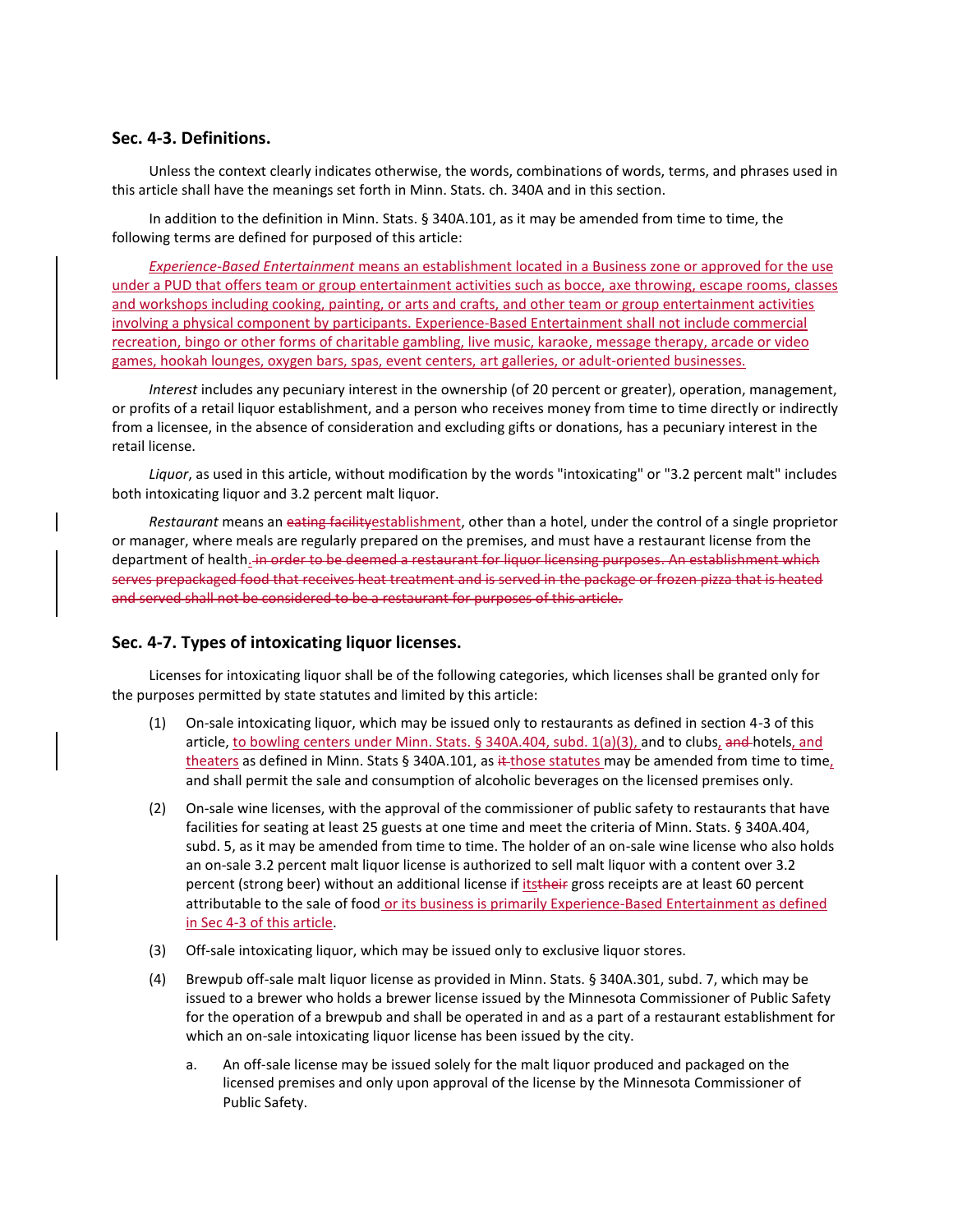- b. Off-sale of malt liquor shall be limited to the legal hours for off-sale pursuant to section 4-19 and must be removed from the licensed premises before the applicable off-sale closing time requirements. Notwithstanding any prohibition found in section 4-19, sales of off-sale malt liquor shall be permitted on Sundays during the hours of 8:00 a.m. to 10:00 p.m., except for December 25 or December 24 after 8:00 p.m.
- c. Only malt liquor may be brewed or manufactured at the licensed premises and not more than 3,500 barrels of malt liquor in a calendar year may be brewed or manufactured at the licensed premises.
- d. The malt liquor sold off-sale shall be packaged in 64-ounce containers commonly known as "growlers" and shall have the following requirements for packaging:
	- i. The containers shall bear a twist type closure, cork, stopper or plug.
	- ii. At the time of sale, a paper or plastic adhesive band, strip or sleeve shall be applied to the container and extend over the top of the twist type closure, cork, stopper or plug forming a seal that must be broken upon opening of the container.
	- iii. The adhesive band, strip or sleeve shall bear the name and address of the brewer/licensee selling the malt liquor.
	- iv. The containers shall be identified as malt liquor, contain the name of the malt liquor, bear the name and address of the brewer/licensee selling the malt liquor, and the contents in the container packaged as required herein shall be considered intoxicating liquor unless the alcoholic content is labeled as otherwise in accordance with the provisions of Minnesota Rules, part 7515.1100.
- (5) Sunday on-sale intoxicating liquor licenses may be issued only to: (i) a restaurant, club or hotel, which holds an on-sale intoxicating liquor license and serves liquor only in conjunction with the service of food; and (ii) a holder of an on-sale brewer taproom license.
- (6) Temporary on-sale licenses may be issued to a club, charitable, religious, or nonprofit organization that has been in existence for at least three years and be in connection with a social event within the city sponsored by the licensee.
	- a. The license may authorize sales for up to four consecutive days, and may also authorize sales onpremises other than premises the licensee owns or permanently occupies. The license may provide that the licensee may contract for intoxicating liquor catering services with the holder of a full-year on-sale intoxicating liquor license issued by the city.
	- b. Temporary on-sale intoxicating liquor licenses are subject to the terms imposed by the city, including fees and are not valid until approved by the commissioner of public safety.
	- c. The city may issue a limited number of temporary licenses in a single year.
- (7) On-sale community center authorization, which may be granted only to the holder of a retail on-sale intoxicating liquor license issued by the city or by an adjacent municipality (referred to in this subsection as the "licensee"). Upon such authorization, the licensee may dispense, if approved by the park board, intoxicating liquor at any convention, banquet, conference, meeting, or social affair conducted on the premises of the Maple Grove Community Center. Authorized licensees may be engaged to dispense intoxicating liquor at an event held by a person or organization permitted to use the premises, may dispense intoxicating liquor only to persons attending the event, and may not dispense intoxicating liquor to any person attending or participating in an amateur athletic event held on the premises.
	- a. Licensees authorized to dispense intoxicating liquor in the Maple Grove Community Center shall comply with the requirements imposed upon on-sale intoxicating liquor licensees within the city, including but not limited to insurance requirements, as well as any policies established by the city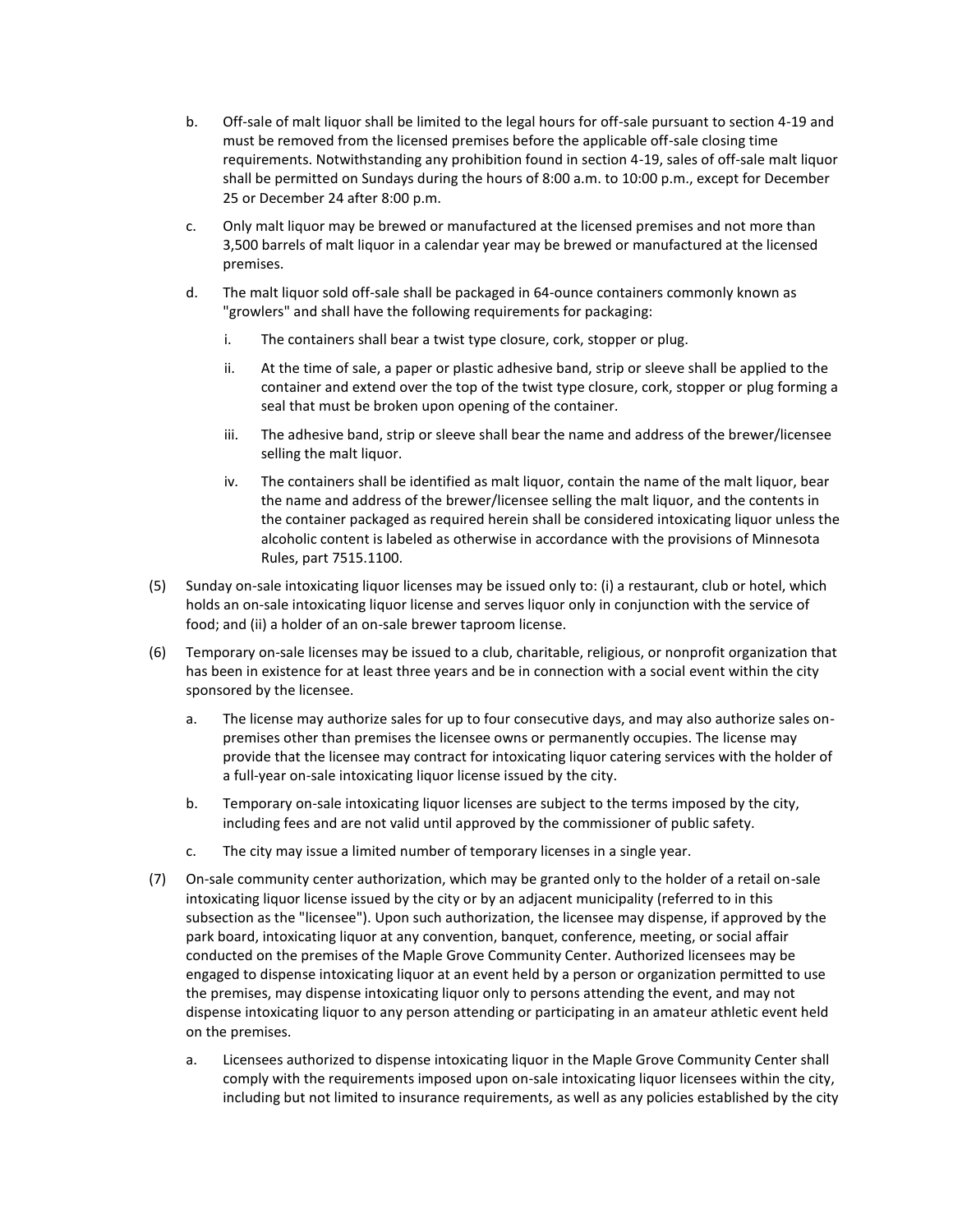for the Maple Grove Community Center. Any insurance certificate provided to the city by a licensee shall name the city as an additional insured.

- b. Authorization to dispense intoxicating liquor within the community center shall be granted for a period of one year, at the time on-sale intoxicating liquor licenses are issued by the city. Licensees seeking authorization to dispense intoxicating liquor in the Maple Grove Community Center shall make application therefor to the deputy city clerk. To defray the costs of processing the application, licensees shall submit with their application the application fee as set from time to time by the city as set forth in section 16-81.
- c. For the purposes of this subsection (7) the term Maple Grove Community Center shall include the Maple Grove Community Center, the Maple Grove Town Green, and Central Park of Maple Grove.
- (8) On-sale brewer taproom license may be issued to a brewer licensed under Minn. Stats. §§ 340A.301, subd. 6(c), (i) or (j) for the on-sale of malt liquor subject to the following conditions:
	- a. The on-sale of malt liquor shall be limited to the legal hours for on-sale pursuant to section 4-19.
	- b. A brewer may only hold one brewer taproom license under this chapter.
	- c. The only alcohol that may be sold or consumed on the premises of a brewery taproom will be the malt liquor produced by the brewer.
	- d. The license may only be issued to a licensee operating in the I, industrial zone.
- (9) Brewer off-sale malt liquor license, as provided in Minn. Stats. § 340A.301, subd. 6d, may be issued to a brewer licensed under Minn. Stats. §§ 340A.301, subd. 6(c), (i) or (j), and issued an on-sale brewer taproom license for the off-sale of malt liquor subject to the following conditions:
	- a. An off-sale license may be issued solely for the malt liquor produced and packaged on the licensed premises.
	- b. Off-sale of malt liquor shall be limited to the legal hours of off-sale pursuant to section 4-19 and malt liquor sold off-sale must be removed from the licensed premises before the applicable offsale closing time requirements. Notwithstanding any prohibition found in section 4-19, sales of off-sale malt liquor shall be permitted on Sundays during the hours of 8:00 a.m. to 10:00 p.m., except for December 25 or December 24 after 8:00 p.m.
	- c. The amount of malt liquor sold at off-sale may not exceed the amount set forth in Minn. Stats. § 340A.301, subd. 6d.
	- d. The malt liquor sold off-sale shall be packaged in 64-ounce containers commonly known as "growlers" and shall have the following requirements for packaging:
		- i. The containers shall bear a twist-type closure, cork, stopper or plug.
		- ii. At the time of sale, a paper or plastic adhesive band, strip or sleeve shall be applied to the container and extend over the top of the twist-type closure, cork, stopper or plug forming a seal that must be broken upon opening of the container.
		- iii. The adhesive band, strip or sleeve shall bear the name and address of the brewer/licensee selling the malt liquor.
		- iv. The containers shall be identified as malt liquor, contain the name of the malt liquor, bear the name and address of the brewer/licensee selling the malt liquor, and the contents in the container packaged as required herein shall be considered intoxicating liquor unless the alcoholic content is labeled as otherwise in accordance with the provisions of Minnesota Rules, part 7515.1100.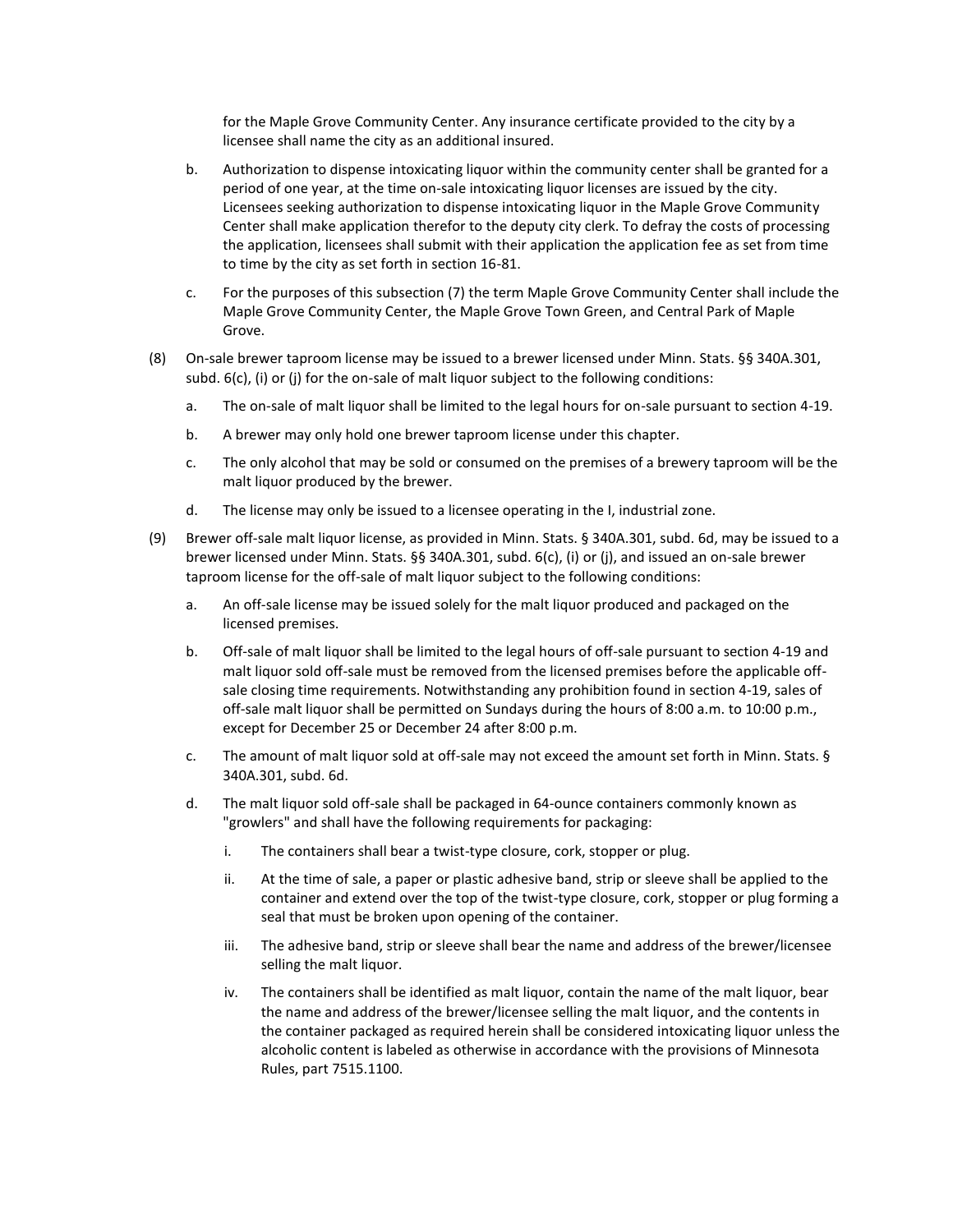- (10) On-sale culinary class license, which may be issued to a business establishment that is not otherwise eligible for an on-sale intoxicating liquor license that, as part of its business, conducts culinary or cooking classes for which payment is made by each participant or advance reservation is required. This license authorizes the licensee to furnish to each participant in each class, at no additional cost to the participant, up to six ounces of wine or 12 ounces of intoxicating malt liquor during and as part of the class, for consumption on the licensed premises only. Any such licenses shall be issued pursuant to Minn. Stat. § 340A.4041 as may be amended from time to time.
- (11) An establishment holding either an on-sale intoxicating liquor license or both an on-sale wine license and an on-sale 3.2 malt liquor license may provide and make available to patrons self-dispensing tap wall service, provided the following additional conditions are met:
	- Only malt liquor may be dispensed from the self-dispensing tap wall. No other alcohol may be dispensed from the self-dispensing tap wall.
	- b. All malt liquor dispensed from the self-dispensing tap wall must be consumed in the licensed premises.
	- The self-dispensing tap wall shall require access controlled by the licensee as to the method and amount of the malt liquor accessible to the patron. Each authorized access to the self-dispensing tap wall by a patron shall limit the patron to no more than 32 fluid ounces of malt liquor. Controlled access may be by any technology, method, or device so long as malt liquor cannot be drawn or obtained by a patron without being first approved for access by the licensee (or its designated employee). Each access transaction provided by the licensee to the patron shall be deemed as and constitutes a sale or the service of liquor to the patron as is otherwise regulated in this chapter.
	- Prior to any access by any patron, the patron's age shall be verified to ensure that the patron is at least 21 years of age. No person who is under the age of 21 years shall be granted access to the self-dispensing tap wall or shall by allowed to consume or possess any malt liquor.
	- All authorizations of access to the self-dispensing tap wall shall be terminated or disabled at the time of or prior to the patron leaving the licensed premises. No patron shall transfer access credentials or provide access to any other person by any means.

Any violation of the foregoing requirements is unlawful and shall be deemed a violation of this chapter and any license issued under this chapter.